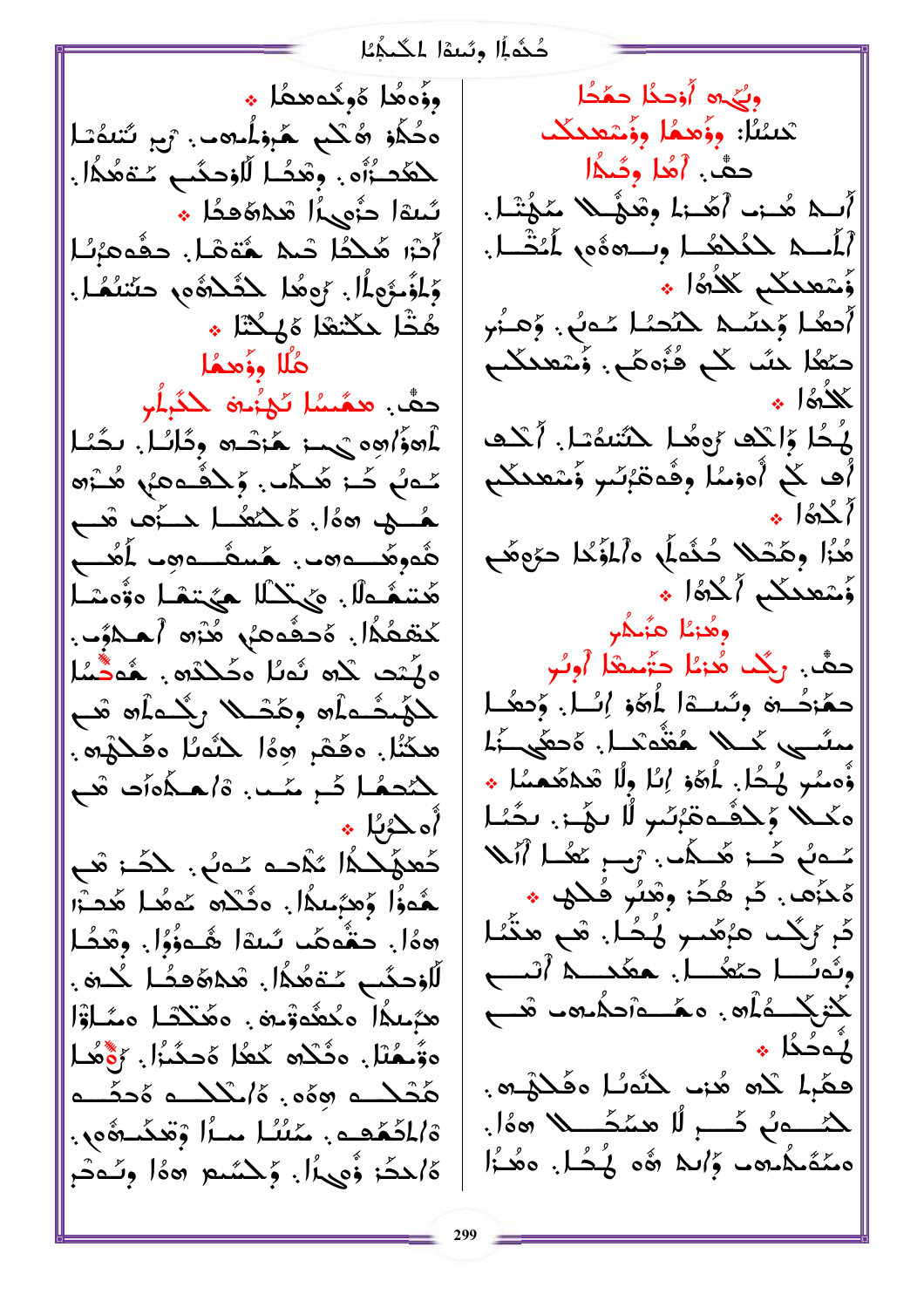حُخُه إِلَّا وِنُبِيهَا لِلصَّدِيَا

هُوصُل لَاحُـا وِمُـْـلا أَنُــو كَتَمَـٰ ئىڭا. ەھّىكىد ئومُدا يُحدُّد مَكْشَا وَرُهِــــو أَحـــــوُلُم مِنْ مِنْ الْمَحْـــوَالْمَـــوَالْمَـــوَالْمَـــوَالْمَـــوَالْمَـــوَال وِهَٰٓ بِهُوۡ وَلَا اللَّهُ ۚ لَـوَٰٓعِوۡ ۚ وَلَسَـٰهِ لمَعْدَ وهُـمُـ لَمُع لمكمُ ا عَـٰوَهُـ . لَمورَّد لِمَنْومِمُلا وَشَلا مُسْوَلَدًا حَزَمَتِكُمْ الْمُسْتَدَمَّلَ هُدَكَ: هُدَكَبٍ وُسَعْدًا مِشْءَدِهُم مَّةِدًا حَدَّهُا وَوُعِنًا ﴾ هُّنۡبُ ۚ كُلِّ هُنَا هُنَّىٰ ۖ أَٰلَ كَلْمُوؤُبِّ .<br>حَقَلا حُدُّمَا ۖ هَدَتَ ۖ وَسَعْلَ حَلا تَقَعُلَى هدَّىُزُىٰل و كُلْمَا وَٰ)وَحِكْل حفٌّ. أَكُنز هَ/هُبعُنِيت حكَافِكُو تُنْقَفُ إِتَّاءِ. 20ْفَعَ شَيْئَا كَلَّاتُو كَكَمْزًا مىلُلُّا ەۆمىھْا ھْأَلَمَّا إِنَّا هُزْمًا  $\frac{1}{2}$  ,  $\frac{1}{2}$ هُهَبْ وَلَا هُدُوهُــا. كُنْـا وَفُــْزَى ة هكت أحب. حكمية هُنزت كُنْتِ كُمْ بِي ەُھكَامد لَمُؤْكُنٍ كَلَمِيْكُمْ ﴾ هَّنْسُو أَمَو وَالْكَعَـٰهِ. لَكُمَا كُلَّجَ أَمـو هُا وْاهِلُوهُمْ. وهُصْلا لْمَعْمِلُهِ. دَّسْمَٰى فَنُا هَاتُكُمْ \* هُوَجِسُما وَأُووُسِيرًا. كَمَسْرِ صَبُنَا هكَكُمْ هِيُمْبُرْا. أَضُلْ هُصَرُّا هُوُّهِ مَا هُدوهُا إِوْرًا لِمَكْلُمَا \* هُوهُا هُرِهُمُا وِكُلْمًا حفٌ. حَزْهِمُا ۖ حَضَمُّرٍ ٱلْمُنَّعِ . مەملەنگە ئاھە ئورى ئوڭ باش تَسبط مُنَّسُدًا خَلَفُوطًا وفَعَهِـهِ أَنَّـهِ. ثَلَاهَ حَ;ُـدًا هُ;ـُا ـلُـرٖ ـمُـنُنُا ٖ. ـمْــه لْمَكْلُمَةُ أُمَّتُمْ إِنَّـٰهَا أُسِ وَهَـٰذُمْ أُبِي ﴾

∛نُه∢ ∻ إِسْتُطْ حَتَّ بِكَحْشُوهُا وِهَ حَقَّةُ ا ملَّى وَهُمْ هُدُو وَكُمْ هُدًا. كُمّ هُدْ: وەْلگىنىمْتا. مْزْدُا ەھْھِلْل ەُھھُەدىُــا وِثَـــُال. وِتَعثُــا لَاوْحـكَـــو حْـٰقهُدُا. تُىنەا مْبْنىدُا شْدَهْفْشَا. ەھەئىل شھىرا ەھەئھىل لىنگى . أَدَّبِ هَدُهَ حَنَّنَكُماً. هُحَكَّ أَ هُكُلاً هُما وأَسِمْ حُـِينَ . هُـُمْنُوهُسِمًّا كَـرُوْٓا مَكْنُكُم، حَكَّةُ التَّمَّتُ الْمَعْتَمَّةِ. مكَّنِّ هُ . وَمُعْرَبُكَ أَسْرِهِ مُ رَحْمَهِ مِنْ الْمُحْكَمِ ولًا لِمَاجَوْدٍ \* فَيْحِي هَمَا هُكُلُه وِقُنُوهَمْ. ثُمّ أُهُمْ: هِهُا كُلْحَمُا. وِهُــوم آلما كَشَلْــةَا كَادْرَاه لَحْرَهْ هِقُوصُلْ. وِهْدُا لِّلْوْحِكْمِ تّەھُھًا. كُحمًا حُتى شَكْنَ ھېْىمًا. أُهَا مُعْشَاةٌ مِنْ شَيْءَانَ شَكْلُهُ مِنْ مَا مِنْ أَمْرَ هَجَوْهِ مِنْ الْمُكْسُلَا. أَلْمَا فُوَيْ أَنْ كَلًّا فَكُلُّهُورٍ. هُجِسٌرٍ هُجُرًا فُكْلُهُورٍ قىلمئىگىسى. ۋاپ قە <u>ب</u>اشىسى مْدَهْحَكْــــــــــى. ةْ\ب لَّا ـأَمخَــــــــــع هُ مِنْ مِنْ مِنْ وَهُدَا مِنْ وَمُعَلِّكَ وَمَعَلِّكَ مِنْ مِنْ مِنْ مِنْ مِنْ مِنْ مِنْ كُثْمَلًا وهُزم مُحقَّدت هُّنِٹٌ كُرِ فُنِطُ فُنَّىٰ لَمَا كَخُوفُتٌ .<br>حَقَّلا حُخُملٌ ةَحَدٌ وَّسِعْلِ كَلا تَقَحُمَّى وِهَٰٓدْهُ حُــٰٰہُۢا ہِلَا اُلْمَلَٰٰہٗ کَمَـٰٓ یُہٖ أتتمن من المُسْمَا حَمَّمَا مَرْمَ وَّحْمَلًا. ِ هَٰذِكُمْ وَُّــِهُرَهُ ۚ مَـهُـٰإِلَّٰا وَّٰمَــَهْا مَّـٰ مَـٰئُنُا ۚ \*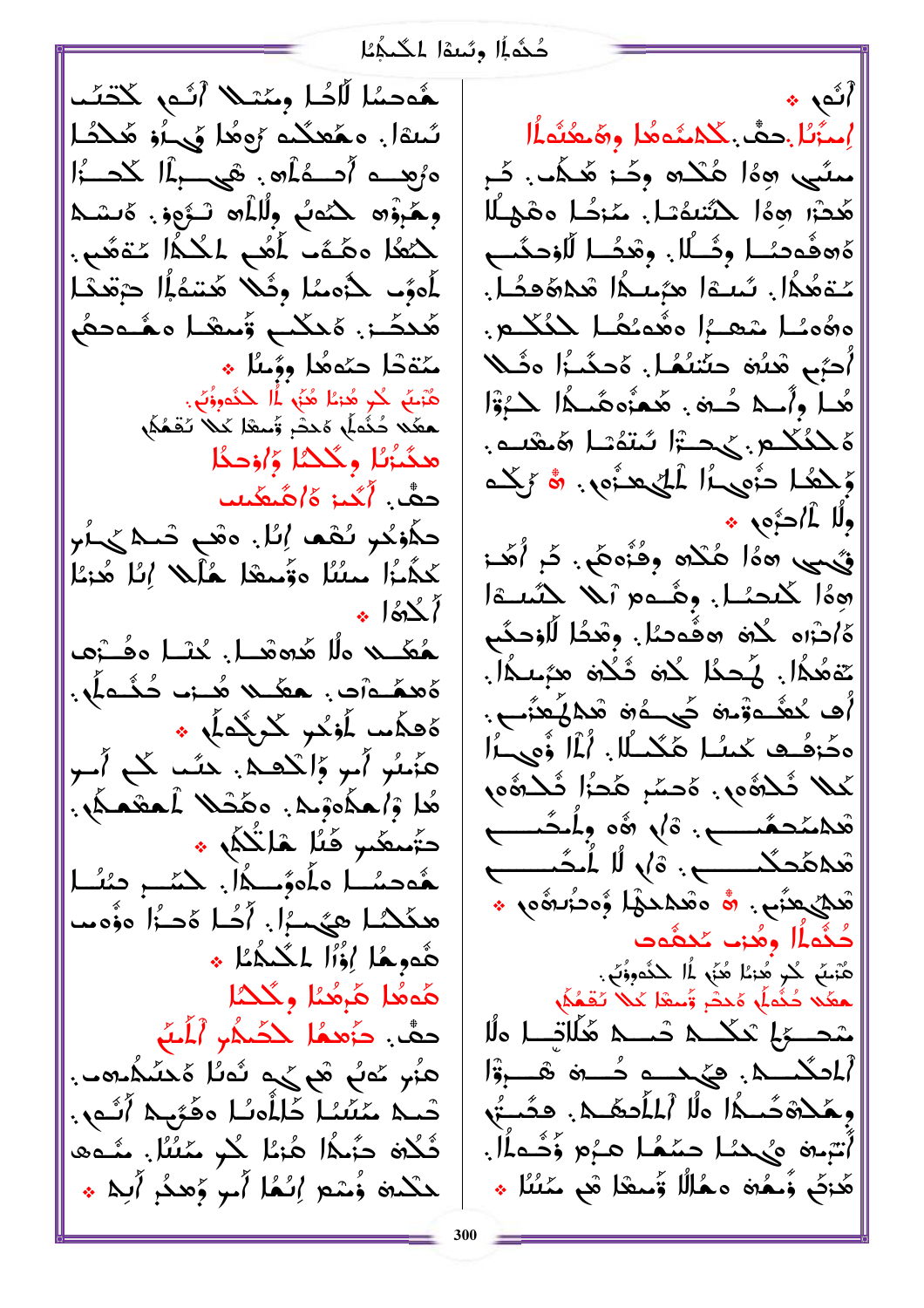حُخُه إِلَا ونُبِيهَا لِلكَنْجُمَا

وَبِعَثُماهِ وَاللَّهُ وَمِيعًا شَكْرُهُ مِنْ مَكْمَتًا . جَنِّب ومُحُسَّلِ وَجَمْعَهُ عَنِي مَيْنَ لْكُتّْجُوهِبْ وِلَا تُلْحَرُهِ \* حُذُه أُل وهُنِ أُهْنُتُمْ هُنَّهُ ٱللزَّمْعَةَدَكَّمَ جَزَّا وُجَرِّهِهُا مَنَّزَةٍ كَلَّى.<br>همَّسًا وُجرَّهِهُا فَرَهَ جَمَّ حَدَّ وَمَعْلَ كَلا تَعْفَلَهِ. هُا حِبَّىهَا أُحِبَّ، عَمنُ عَمْوُعًا حَينُـلا نُحدوْلًا. كَثَرْصًا حُمِلًا هِوَٰا كَذَبِّرًا. هْتّْصَلّْلَا وْمِئْتْسَلَا وْكْشْدْهْ ، هْزُمْكْلَا وِكْفِهَا ٱلْمَعْذَا. حَسِّرٍ دُّزْهِ الْكَحَزُمُا \* لمَكْرٍ مِنْ مِنْ مِنْ الْمِشْمَلَ لْمَوْمِرْهُ مِنْ أَلْمَا مُحْمَدٍ . حِنْظُلْ هَذَا لَمْ يَا مِنْهَا لَمْ يَا مِنْهَا هِمَا. هَكْسُمُتا هِيْمَ مُحمَّا. هَنْسُ هْدَه مُكْكَ مُهْلٍ. وِهْلَا وِتُسْمَع مَكْمُتْلَمْ هُنَّهُ ٱللزَّمَعِيكِي جَزَّا وَجَرَّوهُمِ مَمَّرَّهِ كَلَى.<br>هِمَسًا وَجَرَوهُم فَرَيَّ حَجَرٍ رَّسِعًا كَلا يَقْمُلُهِ هُوهُا وُلْمُو وِكُلُّا حفَّ. حَقَّ: عراج اللهُ اللهُ لْحَكّْــٰ; قْبِ كُـْهُــا هُــأَمْ هَـهُا كُـــٰ; تَحدُّثا. كُم مَمْقَا لِأَوْلِيَا وَإِلَمْ وتَحَفَّــوز هُـــوَوُّەھب وكُنْدَّــولُمَّا تەكّىم ھُجارُا أُف ھُوئىًا. لَلْكُم وُهِعُهِ وَهُ هُدًا لَمِلاً مُتَّبِّئُوهِ \* ـْمَعَـْـدْ هُـزَى لَكُـرِكَـثُمُّ هَـدْشَدْمُلُو. ەقَىُّا دَتَّىھُىپ ھَاتَّكُمْ ھَقَّىُتُمَاْ. ەُ/ىر ۋالمۇڭىھ كېتىئاتا ۆھكە ھْلُـر ة/لمُوَّكَل كُم شَسْنُرِ هُ لِلْأَسْعَدِكْمِ \* هُرِوُهُا. حقَّ. أَلمَّهُكُمْ وَهُوَ حة. كُر هُءحسًا هُم ثَلا فُـُقَمَم.

هُوصِمًا كُلِّرٍ مُعُمَّا وِوَّسِعْدَا كَلَاهُ!. وَمِيلَاتٍ لِكَتَبَاءَا لِمَجْوَدًا حَيْرٍ خُزُّواُنٍ. ەئتىۇشا ۇھقىدە شىلىۋە ۆيگئىل. هُتْكُمْ رُوهُا هُرَيْكُمْاً هُفَنُه رُاوُسٍ \* هُروُهُا. حتَّ. هكْم كُرجُمْدًا حدًّا. حزَّمَــــــو وَحَتَّمَــعَظَـــموما هَـــدها عَــزَها لْحَقّْدَوْهُكُرْ. جَنُبْ وُجِشْدَدْهِ الْمُشْعَد **کے متفکی** وَّىنًا دَانًا هِهَٰا دَاحْقُه وِجٌّ هُـكُف. وَّائِــــةُلُمْ لِمُّاهَد حَثَّكَبُوَّـــــمِ لَّا هَءُا هلمُعون قَصِيحًا وَلَى حَمْدُ كَلَّهِ ههُبِهِ زُلُساً. ممْتصلُه هُــوهُمْ هَكْتْبَا. ݣْلْحَبَّا وْالْمَعْجَدِ. وتْدُّوهَا ြစ် တို့ရ ဖိုင်း(စ $\ast$ း حَلُّومُمَا وِعَهُمْ ثُمِّ أَٱللَّهُ لَئِي مُعَهَّلَ. هِ فَتْنُمُ الْمَّكْعُمِينَ حَقَّوْحَتُرُوهِ وَجَبَّدَ وَالْمَعْلَى ئُهنُـــا حـــرْا حَعْلاَئــــه حَكْمًا وإنْغُـــا. الْأَدْكَاه «فَس حَكْلا وِلًا حُدْبُ. لَمُوْن هُزِئْـــا حَقَّدَحْتُرَــــومِ وَتَحَبُّـــا وەقئىم ھ حِنُّفٍ هِوَٰا بِحُيْاً وَلَا تَسْأَلَمَهُ بَحِبْتَهِ 160 مَلْهُــــز هُــــرْو لِمَنْدَيْتَــــل وَبِدُّهُوكُمِينَ مَكْشُمًا وَسَبٍّ مَنْبَقُمَا هُومُهِمْ الْمُسْمَلُ الْمُعْسَنُوا هُدَّسْتُوا ەممْثَىعْـا. ەھْݣـْھ ھەْللىنْـْـولْا. الاِنْقُا أَود وكُحِدًٰۥًا ﴾ هْعِنُــهِ أُهِكْــهِ كَــْهُـهِ وَكَمَّتِــل هي المنصر المنصر من اذهب مشعب هَشا هِهْلَ. سُمِّ وَجِدٍ حَمَّدَ لَكُمْ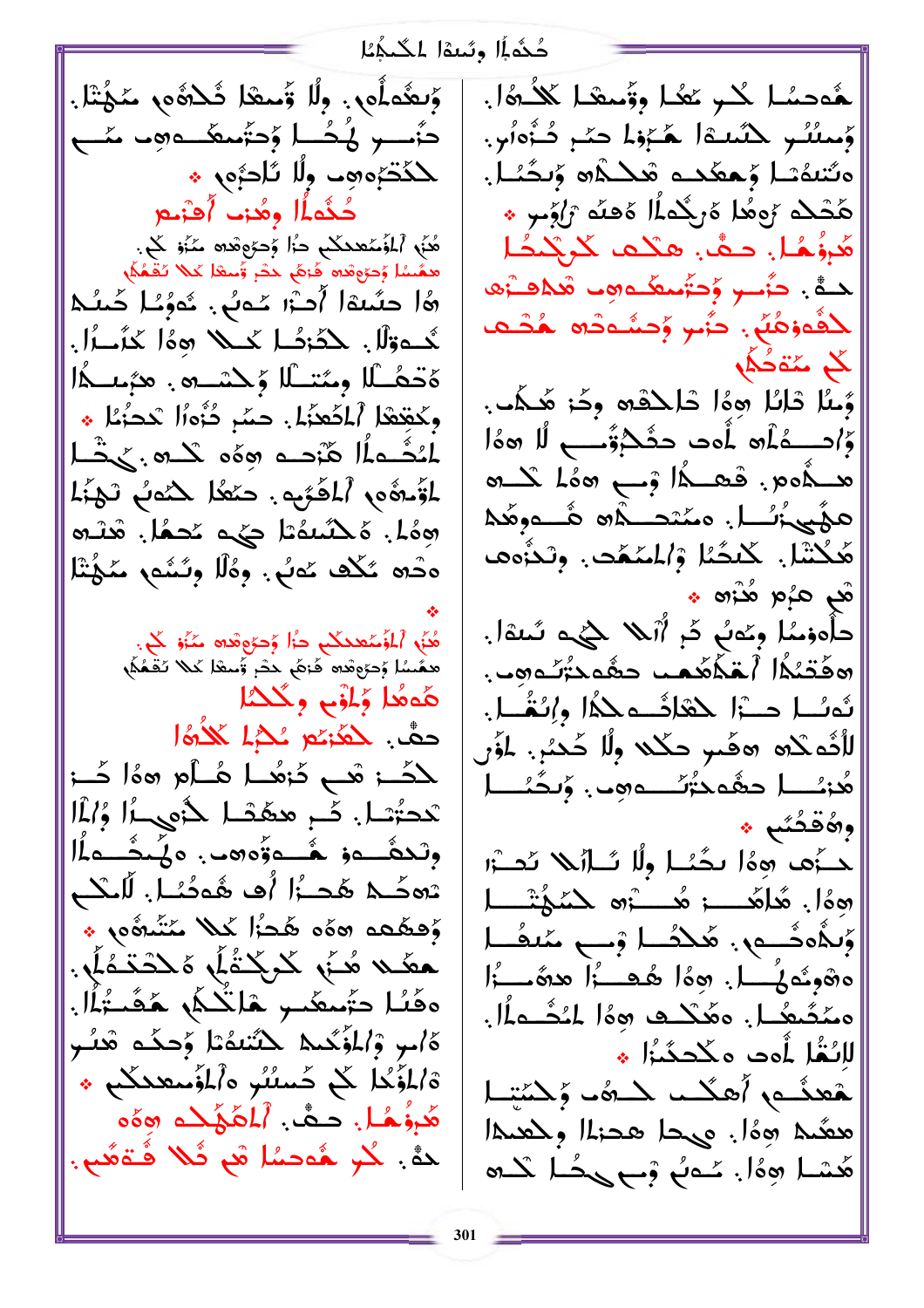حُخُه}ُا وسُفا لِمُكَجُّبُا

لْمُثْلُّــْ هُوَ وَسَيْــْكُمْ هِوْمَا. وَسَـــأَه للقعمُــا حَزَيْتَـفَــا. هَمـــزَه لَلأَوْ وُهرَّمِــمُّ وهِ. هَـحكَـٰٓوَهُــا هوَّحقَــا وُهكْبِ. هِمُّتْهْا وِوْْهِيْدَاْ حَدَّةِهِ قْدْفُونْ. وْمُسْتَى وْسْعْلْ حْكْشُونْ مْ كُنْدَمُّا وهُذِب أُكْزَمُهِ ھَے دُلُمُو وُبِھَــم مَكْدًـا. ہَٱتے هْرِقُوهِ وَالْعَالِمِ. هِنُا كُلْمَ وَيَلَبَ كَرْدًا. حِجَرًا وَتَعْلَى مَسْتَمَارِكَ وَحَكْمَةٍ كَعُــا مْــو هُـتَـــه . كَـــلا فُـەزْمُنُــا تككّكم \* لْمَكْعُلْ شَكْلُهِ أَلْهُوْ لِهِ هَٰلَ. وَيَكْتُبُوهُ بِ كْهْنْدُومُلْ. مُحْدُم حِمْقْهْمَا فُوْا الْمَاءِ. وَمِعْسَى هُنْسَاهُمْ لِمُحَسَّاهِ الْمَاءِ. ھَكُبِ وَوَٰا هُشَمُلَكِ. اؤْلِمَ هُنُكُمْ حُسُلاً هُتَاهَلُ \* هَمعُل وَلِمُكُما وِكُكُمَا حقْ. قُحكْتَ كَكَبْلُر<br>قَوْ قُلْكُسا وِتَسْوَا. أَكْسُ أَتَسَع لِمُتَمَار وكَمْنُشُم*اْ*ا شَمْؤُكُما هُزَنَا. لمَحْمِدِ هَٰغَلْ وَهُمِعُلْ. وَلَمِنَّوْهِ رَوْهُم ەْرېڭىمال. ەڭلۇڭىس بەشەپ ھُزسُل مأسعُلًا \* هُوَجِسُنَا ۖ جَهُنَدُ وَلَمْنَ وَلَمْوَةٍ مِنْكُمَا للْحُكَمَعْــــمأمِ هُـــزُا لِمُـحُـــا وِلَا حُـــُلا أُسِرِ حُكْـٰه اَلْمِ وِتُـنْتَهْسَا. هِ ٱلمُؤْكَـٰ الْكَـٰعِ 4ْ هُدُّ مَحْشَمْا ﴾ دُنُّه اُل وهُن دَكْ

دُّا وسُلِهِ كَمَلاً هُوَمُحَلَّاهِ. ِ ثَلَاه دَٰذَا ٱاوٖۡهَٰۖ ٖ. کَننۡکُا اُس مَٰٓ۔ فَهِ مَقْدٍ اللَّهِ مِنْ مَقْسَمٍ مِنْ مَقْسَمِهِ مِنْ مَقْسَمِهِ أَوْدِهُومِ. وِيسومِ تَحْكُرِ مَكْهُنَّا. وِأَمْرِ هَوُثْمًا أَهُنَّى وِهَ . وُضًا مِتْسَاط هُــدُلُمْ. أَوُتمُــدُّهِ دُمْــمٍ وَهُهِ. سكْك مَكْتُلْ وِتْݣَاوْهُومْ. مِمْكْتْلْ لمُعت حُكْس وَهُء. سكْلُ أَوُّتِهْل وتعكَّفه \* أَنْزَىــع هَٰــْدُـا أَكْــُــه هُ. هَ كَــْــم میریا ایک بهگه می ممکن اخفه ەُوْشَا خَاوْحُا. ەھُب كە ھْھِھَا ەئىلەد يىڭدەپ. ەھُتْسا ەيئىلۋا ەقْبْعْنْلْ. مىڭلۇھە كىڭبو آجىئلەن. ٥أَحَمَرِهِ وْتَعْدَلَ مِثَنَّىٰكُمَّا. هُمِيزًا هُذُبِيل هُـــوهُ مَنْ وَهُدْ مَـــهُ هُـــوهُ م دُهُـه داهُهن. وأَهدَه من الله وَمَا وَمُسَمَّل مكشؤه و لْمُعَ أُهْنُنِّي هِمُه سُمُصًا. لِمُصَلِّلَا كَقِفَا وَسَرَّقُتُ وَهُ لَا تَكْتَبُ هُنَّكُمْ هدُتُبِ. لمُفَمُّد مِمْكُم حُرِكُداً. هُ الْمُعْدِدِ لَا الْكُلُّهُ ﴾. وتَنْكُمْ: وْهِيدًا وَلِكْسُم لَكَنْ وَيُتَرَاهِ وَتَحَفُّوهُ كمعتبسكين وعتى مستكمل مَتْدُاهُما مِكْدْمُ بِهِ مِنْهُمْ هَكُوُّا. هَلَكُهْلا لِلْزَى الْهَكْمُ \* هَيْبِ هَدُا هُ١٥\$ هَكَا. هُلْكَتْم كَرْدًا هُددًا. كَكُم عَابُ مَعْا زَكْلَ. الْنَصْحَةِ مِنْ السَّامِرَ السَّامَةِ الْمَسَاءِ الْمَسَاءِ مِنْ الْمَسَاءِ مِنْ الْمَسَاءِ مِنْ ا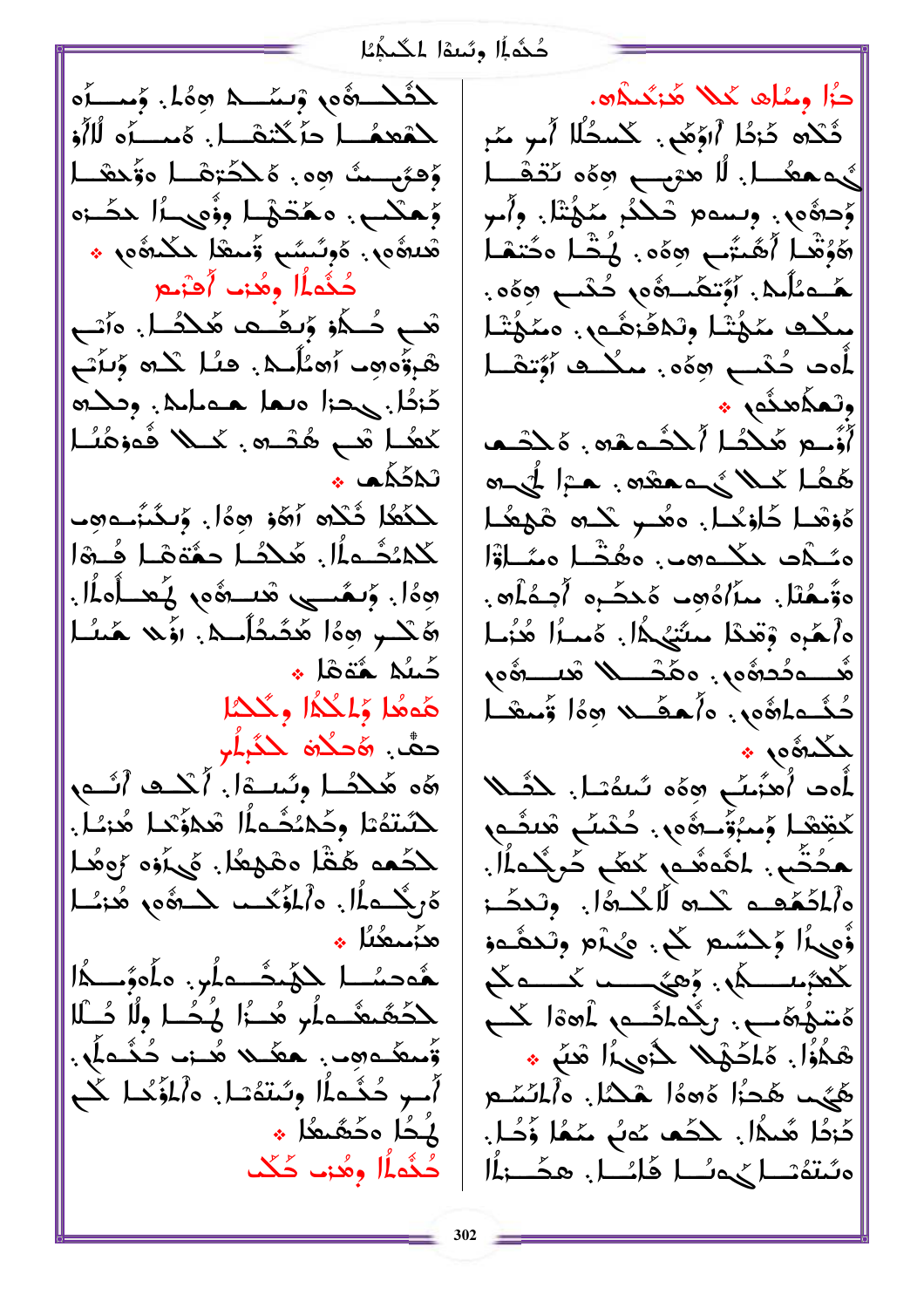حُدُّواً وِنَىفا لِكَيْبِكَا

هنّه كِبْوَةٍا شَكْم هْعِلًا وَٱكْتُحْمِلًا . ەأىر شىھ خُصًّا وُجِسُبُهُا أَهِكُمْعَكُمْ 1000 . هَكْشًا حَصَّى 160 هُـْزَا أَحِـلًا لْمُثَلَّاهِ كَعُمَا. وَثَلا مَع وُٱلْمَا تَــه مْلُو هؤا وحُثَّا كَعْدَه ﴾ هزَمىـدُا ئَـُـده حمَّةًـا تعمَّــه رَبِ حُدُّمَاً. وهُم ي هرَ مِهُ مِنْكُمْ لَحْدَ الْحَكَمَ دَىء أَحدُهَا. حَدَمه أُوتُعُا حَدَّرُا وإِتُمُا هَدِهَكِ ٱلْمَوْْلِ وَٱلْمَارُنِ ۚ لَمَعُبِ ى مەنھە وڭلىئا ئىم ئىتقىشەر . وَرَهِزُا: ݣْلْمَلْلْ: وَوُسْعِدِكْمَا حڤ. حَنْسٍ وِمَّبْتِ كَمَعَّنْتَنَّا هُذُا هُخُا وِهْمٍ سُبِّهَا خَهْبِ حِيرُو وَّمِنُا. كَـهْــه هُــزم أَه شَع كَــزِلُمْ. <del>ى</del> تى ئى ئى ئى ئى ئى ئى ئى ئى ئى ئى ئى مَنْشَا ەَھزَىمْعَنْسَا أَمَلَّىبِ أَكْسَنَ . ٱلمؤَمسون كَسِلًا هُمْكُمسِكُوبِ وِؤَهْشَا دأه خَبْرُبَا \* لَّالظُ هَٰذَا تَكْنُوها هْلُو أَمْلًا وِمُؤْلَم ِكُمْ. ٱلَّا <sub>ْكَ</sub>مِ وَّسْعَمِ هَقَّنْدًا وِّدْهُمْ  $\bullet$   $\bullet$   $\bullet$   $\bullet$   $\bullet$   $\bullet$ لمؤهفا ومنفشا مؤنتهأ فا منرؤب أَفْ مُحْمَلِبٍ. هُــَةَ فَ لَمُنَنَّبٍ هُــَةِلْ سًلا ثَلا. أَكْدُا قُذْهَفَ.  $\frac{1}{2}$ وَالْحَمْدِ أَكْتَمَتْ حفْ. كْبِلًا تَالِيْكُمْ سِّقْضُتْ هُٰۥۢۢڶ جُحًا وَحِجَّ وَّسِعْلِ كَلا سُتَوْسَلَ. أَحفَــلا وَّسعَٰـــو كَـــلا هَـٰهَـٰــمُو. وُهڤَىعُا كُر ٱلمُوْسِعِيْكَ ݣَلْاُهُ ﴾

مَلَّل لِكَمَوُّتَا مَّد) كَي حَدَّدَ وَّمَتُرٍ.<br>هَضَلا الْحَقْعَكِي ةَالمُؤَمِّعْدَكَنِي أَأَلا هؤُلم صُوبُ، وكُلُّهُ لِمُسْتَةَ هزَمللدُا. وأَصِبْه حُصه هفُوصُلِ. لِكُلْمُومٍ تَسَّدُ نُدْوَلًا. حَقَّةَهْدَهُ وَجَبَا كَفِّعْلَ. أَوْكَلَ هِهُمْ وَوَا \* كَهِ هِيْمِيهِ وَوَٰا هُلِكُما. هُنْكُمُو وَبِحَبْ إِ. حَيْرًا هِوَا جَيْدُبَ وهِ. ەھُكَى أَهُـــز كـــوُّەب. مُه فَكُـــمِ لِّبُكُموهِ بِ لِلْعُبْطُ كُحِثُكُمُ \* مُلَّل لِمَتَّذَتَكَ مُتَّفَّلٍ لَّكُمْ كُلِّ حَتَّفَاهِ وَمِتُوباً.<br>هَضَلا الْحَقْحَظِّي ةَ/اوْضَعِدَكْنِي هُوهُا وِأَوْحِدًا: حَقَّ. هُوهُمُا قحام هُزسُا كَـــلا سُتَهْسَا حكْــهِلْا وَحَكَّرِهِ. هَـِ إِهْ كَلَّمَـُـُـلٌّ عَـٰهُ وَتَعَـٰٓٓٓٱ لْمَدْهُومِ هِقُومُمُمْلُ. أُوْحِكُمْ كَتَوَهُمْ كَعْرَجِكُمْ هُــــْمْ هِهْ . هُـــْمْ هِهْ ا ھُلادُ ). ھُــۃا كُرەدُنُــا. ەَحكَــر حُذْهَاْ وَحِدًا وَٱلْمَوَّكَبِ هُزِيَا جَوَّحِيقَا وسًك وهو التَّسُوْسَةِ مَسْمَعَ لَكُنَّ أَحفُلُهُونَ فَا هَدَّدَهَ ﴾ مَدَّدَه مَنْ الْمُؤْمَنِ ﴾ [الله عنه أَهَٰذٍ كَلَّهُ حُمًّا كُمُهُ وَلَا مُحَمِّدًا إِبْلَا كُحبُرا وُحنُوم هُب هُنْزَه ورُحِنْنَـهِ لَا حُصَّرٍ. كَتُبِيَّةَا هُبِرُو وِلَمُ/أَكَلِ لَمَسْرًا حُــة . ه/ُـــد مُدَّــٰۃ /ُـــد وِلَمُ/ُلا كُـــو لحَكَوْهُــم. أَبـــمْ حُجـــُ أَوْتُــل حُجــُ ا وسَرِ أَكْلَاهُ!. تَسْمَعَ كَلَفْ سُتَحْفَ إِنَّهِ ا كُتُو جَرْهُنَا وِهُنْتَ بِعَمْرِيبٍ ﴾ في | هُڅُما إِنَّا لَكَنْ \* كُنُّه لَمَٰا وهُن كُنفُوت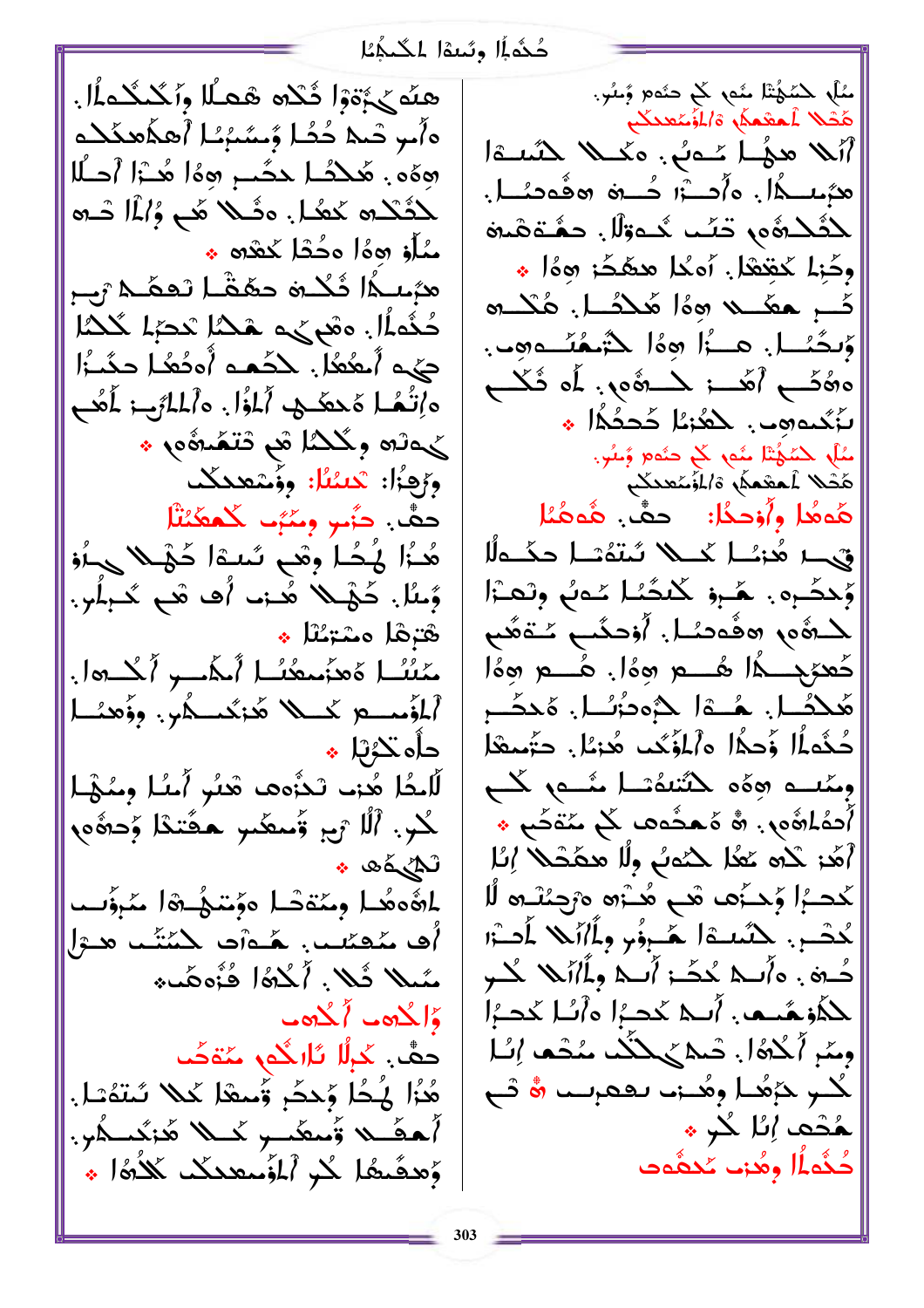حُخُه}ُا ونُبهُا لِلكُبِمُا

وِهَٰكُمْا سْبْطًا. وَٱللهِ وْٱهِكْلُؤُو. وْهِدُّا كْشَاۋْا ەۋْجْسَا، ەەكْم أْهُدْ كْدەُهِ. وُحعُنْنُــا لَيْنَ هُمْ. وذَكَّــه تَحدْــا ەلكككە. ۆھتۇل قْنْھَ كُلّْ \* حَكَاهُ۞ مُنَارَّا وَتُعَمَّلَ وَثَكْلَاهِ كَعْلَا. لمَعْلَاصًا مَعَصِسًا. وَلِحْصَمَ هُهُا هُدهٌـد» أحلًا ودُنْدَاً أوْحَدًا حمّهُا. ەكَسپُىدا أَاتْدَهە «ەَە. وِمْدَوْ هُزْمُا دهُّەدُدُه وٖكتَّبُر ەُفْ;ەھ كُل ﴾ دهُــا هُنُـــ: 6ﻫا هُــُلا وُالسّــم 5ﻫا عَەبُ حِنَىڭا ھۇسىدا. ەَحھَا مىنَىپ هؤا تحئسا ومحتكم والمحادث وَّكُدەھُلگە: ەُدھُل ھقَىنَّب وَّمھْل. وِهۡــُـٰٓ وَهُنۡـَـٰلَ حَكَــُــُوهُو ۚ. وَمُنۡصَّــَـب مَّةَحُدَةُهِ \* أَحْسَبِ هَٰتَكَـا هَوُّحمُنْـا هِمَّكَتْهُنْـا وِكْلِحُكْ هُنُا. بِعُوهُــم بِعُيفُــم. أسر وُاقْسِعَا هُلاَشًا وِنُسَوْا مِلْاَتَ ئىتۇشل. ەَجئىر زوھُل ەۋقىشل. جىئا أَلَّهِ مَثْلًا. ةَالْمُؤْمَّمِ هَكْلُهُ مِهْ أحدُه بمكر المُبار حفٍّ. حذَّه حَذًا عُجْمًا وُهِعُزًا لُحُـا وِهَٰـْـلا كْرِبْـْـملْ¤. وِّىـتَـُـا ئــەبُ تْـالمْــدُ« وۡلمُوهُدل هَتَـــلا رِكْثُمَاْ وِثَكَى. ةَالمَزْكا كَبِ ضَسْنُو. وَّاسِي شَيْ أَمِكْسِي فُتُوهُمْ فِي الْمَسْرِينِينَ مِنْ الْمَسْرِينِينَ مِنْ الْمَسْرِينِينَ مِنْ ۇڭى شگغا ھ هنّىمغُنا وهَبِ تُتلفُسْا. حَالُوْ وَمِنْا وِسَٰىلًا خَهْلاً . كَمَلاً وْالْمَصْدَ . خَهْلاً

دَّءٍ: وهُ| هَمِعُل كَدَكْتَعُـدًا. كَــلا قُمْعَةِ بِ هِ وَقِعْدًا مَكْمًا الْمَلْسُمَ لْخَبّْوَةِ | حَقَّرْوَقَدِهُومِ. أَلْمُؤْمِعْدَكْت X أَهُما \* حفَلاَصًا مُسْزِ وَهُو مُحِسَرًا لَمْ لَهِ مَنْ حسَّمُـــا وَّحُـــا. هَـمــــرَه مَكَّلُـــا كَعَكْتُكْـــــــةُى مَحكَـــــــه كَعْـــــــــة. أَلْمُوْمِعْدِكْمْ لْمَلْأَهُ } هُكُمُ بِهِءُا حُصِنَ وُحِصُما وحَصُما ؤُكُدەھُلگە. وُسڭىڭ قىچىدا ۋقىقىل آكسُكُ كُمِلًا أَوْكُمُّا. أَبْلُؤُسِعِدِكُب  $\frac{1}{2}$ أَهْلَاهُـلِهُ هِهُمْ سُلْحُـا هَوْتَعْدًا هُـمْ أَقْدِهُمَاً. كَــِرِ مُنْسِحٍ قَوْمًا هَدَــْتَوَا فَكِيمَةِ وَمَاءٍ أَمْلَامَ مِنْكُمْ مِنْكُمْ مِنْكُمْ مِنْكُمْ مِنْكُمْ مِنْكُمْ مِنْكُمْ مِنْكُمْ  $\cdot$   $\stackrel{\circ}{\text{M}}$ حُدْسًا إِنْسًا هُـــزم حَكْــم خُـهَّــهِ وَّم وَلِكْسُعَْبِ لَكْتَ. ةَوِلًا آهكْمَا تَكَيْ: هُوَوُبٍ وَدَيْتُبِ ۖ كُتِبٍ أَلْمُؤْسِعِدِكُتِبِ كلاؤا پ وَحَقَنَا شَعَدُتُ حقٍّ. لَكْمَ لَلاَصَّف حَسَرًا هِهَا مُحَمَّدٍ. حَقَّــهِمْ هُـــٓرُه هُكْتُعُا بِشَدْ 5هُا وِتْدْوُهُمْ. كَعْدَكْت هَيهُـــوي. أُلمبــهــت وإِوُّأا تَنِـهُــوم لْمَعْنَوْهِ وَٱلْمَالِ مِّكْمَد مُحسُّده مُحْتَوِهِ. بَقَبْ مَعْجَدْتِ فُءِمَ رُبْعَ . مَنْتَفَ ு வீட்டீ هعَكِد 1هُ أَ هَكْدًا. ضُرْهَأُومُا وَ وَمِحَمَّا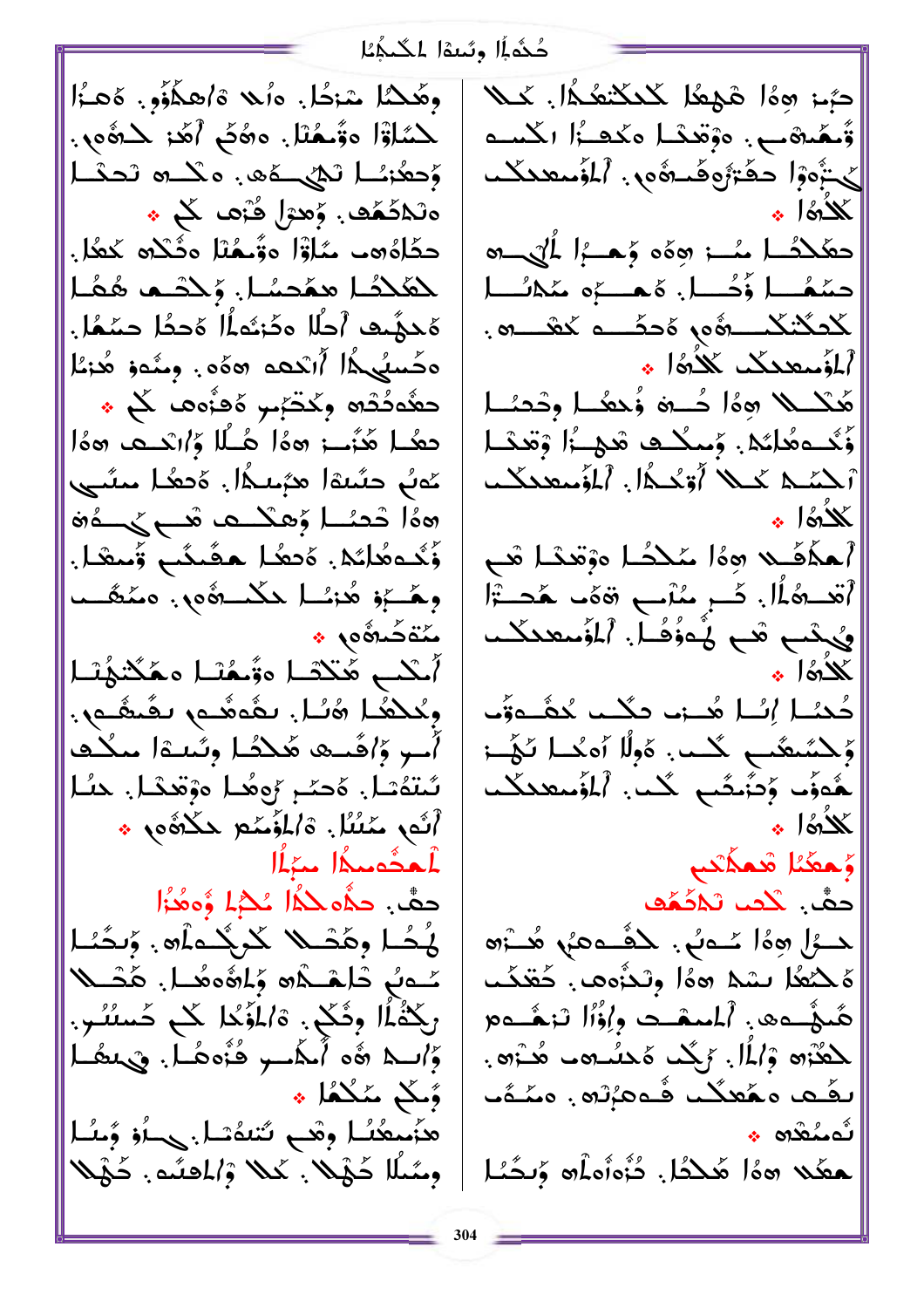حُخُوبًا وِتَىفا لِمَكْبِكِيَا

هْدْهُكُــْـب ، هْـــم مْنْتُفْــا وِهُنْـــم كُمعُصِ هُءم هُزْمًا هَازَيْنِ أَسْرَبَنِ. ەلْا ﻠْﻟِﻜَﺎ ﻜﻜَﻌُﺎ ﻭُﺑﻜُﯩﺮ. ﻭﺗﯧﮕﺪﯨﺮ وَّابِدًا وه هُزْمًا لِمُشَمَّلًا \* إستَّئل حفَّ كُرِ هُنْئا هُنْبَعُ ﻼﺭ ﻫُﻨْﺪُ ﻫُﻨِّﺪُﺪُﺭ ﻫُﺪْﻛُـٰڶ ﻫَـﻤُـﻨُـڶ. كَحِكْمَهِ هِـــدُّ كَلَّـــدِمُّا لَــمُــــــالُّا هُوحفُنُا. أُس وِّحسُّه أَكْشَا كَسْوَا ھبُىئاً. ەھَتْىلا رُوھُىۋ ەُرىگەلُھ هْ/حصَّرْ لِمِحْسُوْهِ وُسُلُهُ . أَحصَّرْ هُــزَم فْعِيصاُ الْعَصِبِ كَصِبِلُرٍ. هَكَمَّدَهْصًا ەڭلاۋىم ھُتىمُلًا. وئەۋا گىر كىلا بُمْشَمَلُو تَعَيَّدُو كَسْلُو \* دَّسو مَنْسُل وهُجَوْ حَسَّمَتُ بِحَسَلَ. وَمِّنْوَٰلُ. ٥٥٥ دَتَمْمِعَده صَدْرَوْ كَمْ ەَحِمْمُــْــه اُمْ . أُمْــُلَّا وَالْحَــْمُّه اُمْ . ەئىـڈا كَم مىنُىل. ھئىم ھُزنـُا وِھُا هُنْمَع كُبر. هَفَـرُل كُـع لِكَتْبُـــر وَهُيَّكُومِ هُوَ مِنْ أَمْرِيهِ فَيَ أَحَرُّكُمْ مِنْ أَحَرُّكُمْ مِنْ ەمئەھ ة/لمُوْسْتْنْتْكُم \* كُنُّه لَٰهُ وهُنِ كُنفُوت هُّنَبِّ كُرِ هُٰنِنَا هُنَّ لَمَّا كَفُووُنِّيَّ.<br>مِعَكِّد دُخُماً وَمَدْمِ وَسِعْا كَلا يَقْمُكَنِّ ئے مَل هُدتْ: ہڤـــبوَّب هُلاَئـــا قَدْمَكْلُهُ بِ 1009. كَسُسْمِ تَدْرُسُلُ مَكْفَعْدَا سُبَّى هُى أَهْكُمْ وَبُّسْ لَمَّهَا مِنْ الْمُعَكَّدِهِ ههْ النْصْلا لْمَكْسِ رَسَمَا ادْهَا. أمه وَحِنُووُ | حَذُوْرُهُ عَلَى الْمَالِحِينَ مِنْ الْمَوْمَ الْمَجْمَعِينَ مِنْ الْمَجْمَعِينَ مِنْ ال ؤْهِيدًا هُم كَحْبَمِهِ. وَقَوْهِمْ خَرْهُمِ تَمَسَّأ. وها هُنْبِ كُبِّر هُاهنَّبِ. مِمْنُنَا وَهِــْلَا وَّمِـهْــاٍ. وَهِدَّـــب هُو لَمُوْتَدِهِ ۖ حَمَّهُتَّا ۖ وِلَمُحَّبٍ ﴾ ﴿ وَحَكَّبِ وِلْݣُوت هُم كُولًا. ومَنْعُل كُم ثَـٰلًا وَسَهَّىنَـــــى. وَحَسَّــــوْه أَا تَعمَّــــا. كُمْ شَؤُلًا وُسَؤْسٌ كُنْزٍ. أَهْلًا كُمْ لْمَكْنَعَ تَعَوُّلُكُمْ فَيَجْرَبُ هُوِقُسِرٍ مُنْشَأً وَهِدَسِي کُم. ةَالمُؤْكَّل كُم هـزُهِ م لَّكِي. أُحعُد وَفَرَه مَدْ الله عَلَيْسَهُ مِنْ أَحِدٍ مِنْ أَحِدٍ مِنْ الْجَدِيقِينَ مِنْ أَحِدٍ م هُلَّا وِرِّهِۥُا حفٌ. حثَكْثَمَ مُلَكِّمَة هُصْلا هُحُا حُدُّهاً، هُ/اؤُكا كُم كَسْتُب، وَهَنُا هَاتُكُمْ. حَثَّمَ الْمَ وِهُـحُــٰءلُر. هَ/ححُــٰ; هَبُ تقسُّل. هَ تَصْلُ وِحُقُمًا. هَمْسُو تَعتَدِ حَمْلُكِي. ەْھلْكْبْر ئۆتى، ەْلىر ۋالمۇڭىك كىلا كَعُدًا وِتَىتَدْسَا. هُـا وَهـزَاهُـرٍ. ٱلمَوْكُـا ڭم كَس*للُ*و. ەَھڭگۈ تەۋا ھدَّېلُو. ەتكىرىغ بىر بىر بىر كى كىدا . كُدهَــ: هُتنـــهُ و هُرؤُتــا. ٱلمَّهُســه تَعَيُّلا وَاهْتُمُوهِ. وَتَعْدَدُوهِ كَكَفًا. وَمِعْدِ هُنِ هَٰذَا هِهُمَّ حَكْمُهُمْ. هَٰ هُنِ كَعْدٍ هُو وُقْتُحِكَ. خَرِهُما وقْبَ وَهسُــرٍ. هُـتَـــلا أَة لِكَيْـا هَفَتْــا هَ مَعْلَمَهُمْ الْمَمْلَى مِنْكُمْ مِنْ الْمَسْتَمْهِ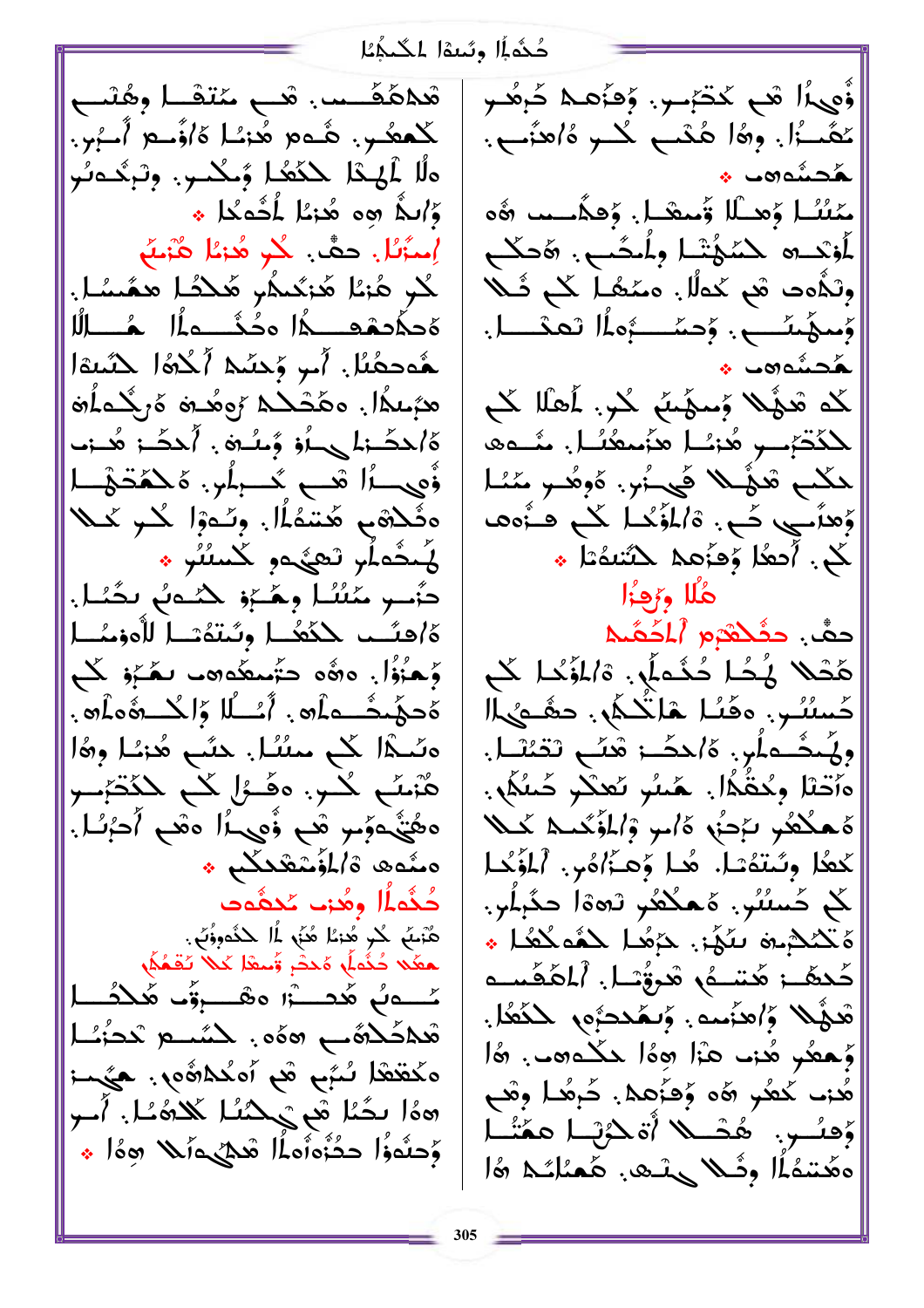حُخُه إِلَّا وِتُبِيهِۚ [ لِمَكْبِكُمْ لِمَا

عقَلا تُنْفَعُ فَحَدْ وَّسَعْلَ حَلا تَقْفَقُ)<br>تُحْمُـٰلَ اِنُـٰلَ قُسَـٰوَتَ حَسَبَّتَ بِنَـٰلُوْ وَّسُلُل وَهِيْمَت لَكَ، هَلْ أَو لَهُ عَكْمَ: وَهَيْمَا وُٰ الْمَا وَحَدَوْبَ نَحْقُووْ . حُحْنَا إِنَّا هُزْب أەقىر ھُىفُا ۆھھُىس ككىب. ەَلْدەُمْ خَصَهْلُ وَاهْتُ كَتَلَّا وَّتَعَبَّ ولًا أحكك دْه ﴾ حُدْا هُنْبِ لَمْلَىٰدِ وِهَٰلِكُمَّا وَجَمَّرَا هْلُه . دَثُّەفْعَىْا وُرُوا هُم هَٰلاَشْمَاْا كَرِ قُفْرِ أَسْدَ. هفَيصًى لَّكُنْ هُـزَب هُتَّــا وُحفَـــ لاَ أُفُتـــوهُ , ەڭكىۋەر مئىلۋا ۆھىكى ھەھكا كَترُّوكُمشُّورٍ \*<br>مُّنَبِّ كُرِ مُنَا مُنَّ لَمَّا كَدُونُنٍّ.<br>حَمَّلا حُدُّمَة مَّدْ. تَسْعَل حَلا تَقْعُمَّ وقىئى ھە وئەھُل حفْ كَعَلَاثُما وُومُا ةُـلًا وِمُتـْلًا. حـْبَا هِهُا كَــز هُــكُ حسَّناءًا حُمَّناهًا. أَحْلَمْ سُجَا أُف وْحكْكِ. قْبِ ݣْدْمُكْدْهِبْ ݣْذْرْبْزَّا. دأمسو وثعسب هسسه الملكسنة. ەَ ݣُاوْݣُدە وِهُٰنِيًا ۏٛ٥ڮُ ٨. ەَدېقْدَا هِ هُغْلُ ٱلْمُلَّامُ \* همُسُـا وِـمُيْـــم حُـرِهُـــا وَهنُـــه هُده . ؤُهِمُــا أَفَّ خُمْعَمُــا. هُنْبِ مُنْــزم هَنْكُمَا هَدُوْنَا. هَكْبِلُر هُنْعَ كُسْلُر. ەمّىر ئىما وھَىعُنُە)ا. ئەۋا دېڭلەۋ هُهَٰٓ; أَا. حيْمَثُمام أَحمُا وأحدُموَهِ حُذُه لُما وهُن، أُهْنُوم

ـُلهَـمَــ مِهَم ـ كَله ـ هُـمــُـهُ | فَلَمْ الْمَالِمَةُ هْلَا هِهْا. هُسَبُبِ هِهُهِ كُلْهِ هُلْتُلْم قَيْحِيًا وَلَا مِحْصَلًا هَوَا أَمِرٍ وَحَدْحَلًا مُسَلَّوْ هَاْ دْــه دَهْدُــهْ وَٱوْكُــا. هَحعُعُدُمُا أُسٍ وَحكَدُا ولًا خُملَوْنًا \* ئُكْلُو رُحِكًا وِكُحْكًا شُنَّا بِّبِ 1هُ أ اتَحْمَدُ الله المُسْرِمِنٌ الله . ـــ موسنتَك مَعْمَدُمِ 200 £9. كَدُّوْهُ الْمُ وُهِمَّى الْمَاهُمُّا أَلَمَّا وَتَحَدَّنَ لَمُحَمَّكُكُمْ وَ دْاوْبُ كْعْدَا حَدّْهِ كَدْ وَّجَا ﴾ هُنْبُمْ كُرِ هُنئًا هُنَّهُ لَمَا كَحْمُوؤُبٍّ.<br>حقَلا حُدَّماً وَمَدْمٍ وَمَنقَل كَلا تَقْعُلُهِ. وَالْمَدْمُنَى حفٍّ. أَنَا إِنَا ثَوْهِ أَلْمَ يَتَبَدُّا لَّا مْعطَمُوم مؤلمًا كُلْمَةٍ أُسْبِرٍ هُوْلٍ. حُذُه أَا وهْزَحُكُ سُبِّهَا . وَحكَّنْعْبَا هْكُنْمَا مِعۡحَـٰٓءٖا ٖ. مِعۡخُـا مِثۡكُوۡب مَتَّـدُاًا. حَمَّـمًا وَّكُـا وَرُبِعَْبِ 2009. ەخزىك مُال أَهُىسُم «ەِهْ». دَرْهُـــا وْالْمُؤْكَّبِ هُوْمًا. هَا حَضَرْ هْدِيَّةٍ وَلَيْهِمْ وَّىُنَا. وِتَى دَّانُهاْ هُدْكُوهِ- هِ٥٥ \* وُودُنُا لِمُحُا نَاوةا كَذْرِ . كَلّْهُو هَٰكِئُما تَحفُّا وِتَبِسِدًا. وِهَٰسَنَسُكُا كْحَرُهْ خُحَزُنْكُمْلِ. ݣْلْمْنْشُمْلْ وِهْتْوَتْ هِهَا. وَحَسَرًا كَمُلْكَ أَنْفُ وَحَصَّدَهُ. ة/لمَكَّفِ تَسْمًا وَرَجْزًا. ة/حِبْز ة/هُـز تَصَـــمْ هُـَەڠْلَــا. وِرُوهُــا حثُكـــوُوم مَّةهُدًا. حَزِهُا وِتَعَاذَوْا حِلَّوْ وَمِنًا \* كُثْمَلُّا وهُنِي مُحَقَّدِت هُنْبُ كُرِ هُٰنِنَا هُنِّي لَمَا كَخُوفُنِّ.